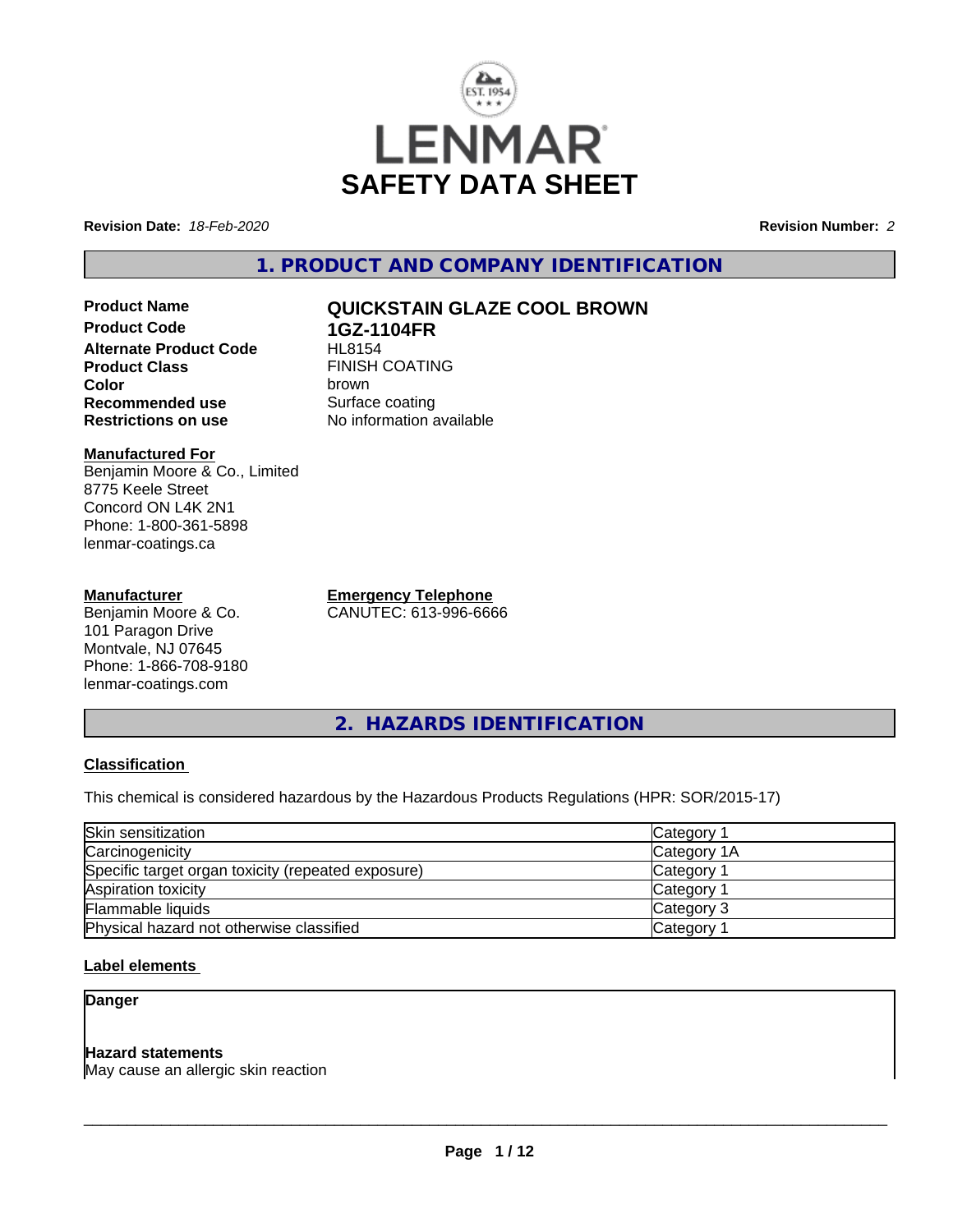

**Appearance** liquid **Odor** solvent

#### **Precautionary Statements - Prevention**

Obtain special instructions before use

Do not handle until all safety precautions have been read and understood

Use personal protective equipment as required

Contaminated work clothing should not be allowed out of the workplace

Wear protective gloves

Do not breathe dust/fume/gas/mist/vapors/spray

Wash face, hands and any exposed skin thoroughly after handling

Do not eat, drink or smoke when using this product

Keep away from heat, hot surfaces, sparks, open flames and other ignition sources. No smoking

Keep container tightly closed

Ground/bond container and receiving equipment

Use explosion-proof electrical/ventilating/lighting/equipment

Use only non-sparking tools

Take precautionary measures against static discharge

Immediately after use, place rags, steel wool or waste used with this product in a sealed water-filled metal container or lay flat to dry.

 $\overline{\phantom{a}}$  ,  $\overline{\phantom{a}}$  ,  $\overline{\phantom{a}}$  ,  $\overline{\phantom{a}}$  ,  $\overline{\phantom{a}}$  ,  $\overline{\phantom{a}}$  ,  $\overline{\phantom{a}}$  ,  $\overline{\phantom{a}}$  ,  $\overline{\phantom{a}}$  ,  $\overline{\phantom{a}}$  ,  $\overline{\phantom{a}}$  ,  $\overline{\phantom{a}}$  ,  $\overline{\phantom{a}}$  ,  $\overline{\phantom{a}}$  ,  $\overline{\phantom{a}}$  ,  $\overline{\phantom{a}}$ 

#### **Precautionary Statements - Response**

IF exposed or concerned: Get medical advice/attention

**Skin**

If skin irritation or rash occurs: Get medical advice/attention

Wash contaminated clothing before reuse

IF ON SKIN (or hair): Remove/Take off immediately all contaminated clothing. Rinse skin with water/shower **Ingestion**

IF SWALLOWED: Immediately call a POISON CENTER or doctor/physician

Do NOT induce vomiting

**Fire**

In case of fire: Use CO2, dry chemical, or foam for extinction

#### **Precautionary Statements - Storage**

Store locked up Store in a well-ventilated place. Keep cool

#### **Precautionary Statements - Disposal**

Dispose of contents/container to an approved waste disposal plant

Materials such as rags used with this product may begin to burn by themselves. After use, put rags in water or lay flat to dry, then discard.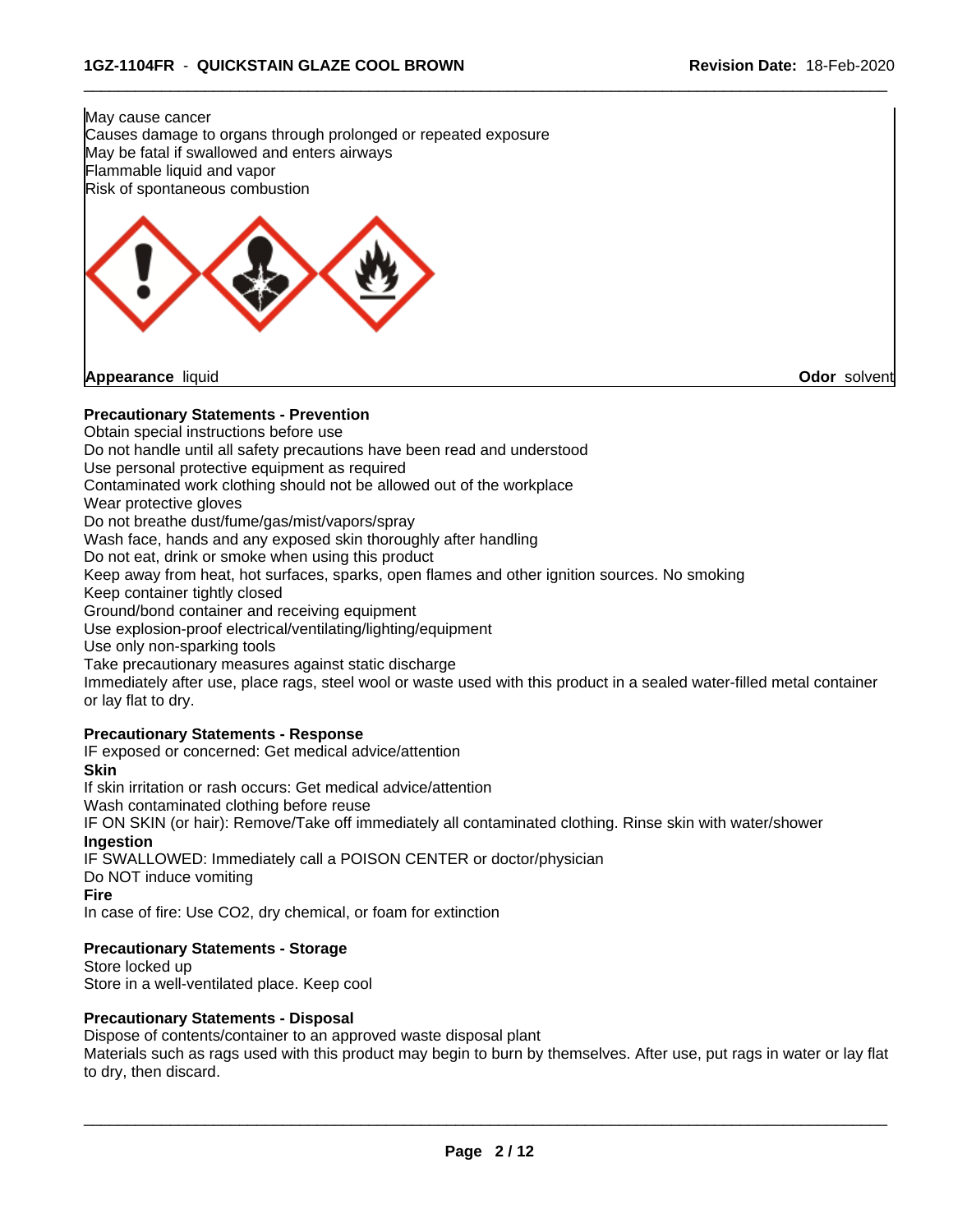### **Other information**

No information available

| <b>Chemical name</b>                            | CAS No.        | Weight-%      | Hazardous Material<br>registry number<br>(HMIRA registry #) | Date HMIRA filed and<br>Information Review Act date exemption granted<br>(if applicable) |
|-------------------------------------------------|----------------|---------------|-------------------------------------------------------------|------------------------------------------------------------------------------------------|
| Talc                                            | 14807-96-6     | $10 - 30%$    |                                                             |                                                                                          |
| Solvent naphtha, petroleum,<br>medium aliphatic | 64742-88-7     | $10 - 30%$    |                                                             |                                                                                          |
| Distillates, petroleum,<br>hydrotreated light   | 64742-47-8     | $3 - 7%$      |                                                             |                                                                                          |
| Iron oxide                                      | 1309-37-1      | - 5%          |                                                             |                                                                                          |
| Solvent naphtha, petroleum,<br>light aromatic   | 64742-95-6     | $1 - 5%$      |                                                             |                                                                                          |
| Stoddard solvent                                | 8052-41-3      | $1 - 5%$      |                                                             |                                                                                          |
| 1,2,4-Trimethylbenzene                          | $95 - 63 - 6$  | $-5%$         |                                                             |                                                                                          |
| Solvent naphtha (petroleum),<br>heavy aromatic  | 64742-94-5     | $1 - 5%$      |                                                             |                                                                                          |
| Silica, crystalline                             | 14808-60-7     | $0.25 - 0.5%$ |                                                             |                                                                                          |
| Ethyl benzene                                   | $100 - 41 - 4$ | $0.1 - 0.25%$ |                                                             |                                                                                          |
| Naphthalene                                     | $91 - 20 - 3$  | $0.1 - 0.25%$ |                                                             |                                                                                          |
| Methyl ethyl ketoxime                           | 96-29-7        | $0.1 - 0.25%$ |                                                             |                                                                                          |

**3. COMPOSITION INFORMATION ON COMPONENTS**

# **Confidential Business Information note**

\*The exact percentage (concentration) of composition has been withheld as a trade secret

 $\overline{\phantom{a}}$  ,  $\overline{\phantom{a}}$  ,  $\overline{\phantom{a}}$  ,  $\overline{\phantom{a}}$  ,  $\overline{\phantom{a}}$  ,  $\overline{\phantom{a}}$  ,  $\overline{\phantom{a}}$  ,  $\overline{\phantom{a}}$  ,  $\overline{\phantom{a}}$  ,  $\overline{\phantom{a}}$  ,  $\overline{\phantom{a}}$  ,  $\overline{\phantom{a}}$  ,  $\overline{\phantom{a}}$  ,  $\overline{\phantom{a}}$  ,  $\overline{\phantom{a}}$  ,  $\overline{\phantom{a}}$ 

# **4. FIRST AID MEASURES**

| <b>General Advice</b> | If symptoms persist, call a physician. Show this safety data<br>sheet to the doctor in attendance.                                                                                                                                     |
|-----------------------|----------------------------------------------------------------------------------------------------------------------------------------------------------------------------------------------------------------------------------------|
| <b>Eye Contact</b>    | Immediately flush with plenty of water. After initial flushing,<br>remove any contact lenses and continue flushing for at<br>least 15 minutes. Keep eye wide open while rinsing. If<br>symptoms persist, call a physician.             |
| <b>Skin Contact</b>   | Wash off immediately with soap and plenty of water while<br>removing all contaminated clothes and shoes. If skin<br>irritation persists, call a physician. Wash clothing before<br>reuse. Destroy contaminated articles such as shoes. |
| <b>Inhalation</b>     | Move to fresh air. If symptoms persist, call a physician.<br>If not breathing, give artificial respiration. Call a physician<br>immediately.                                                                                           |
| Ingestion             | Clean mouth with water and afterwards drink plenty of<br>water. Do not induce vomiting without medical advice.<br>Never give anything by mouth to an unconscious person.<br>Consult a physician.                                       |
|                       |                                                                                                                                                                                                                                        |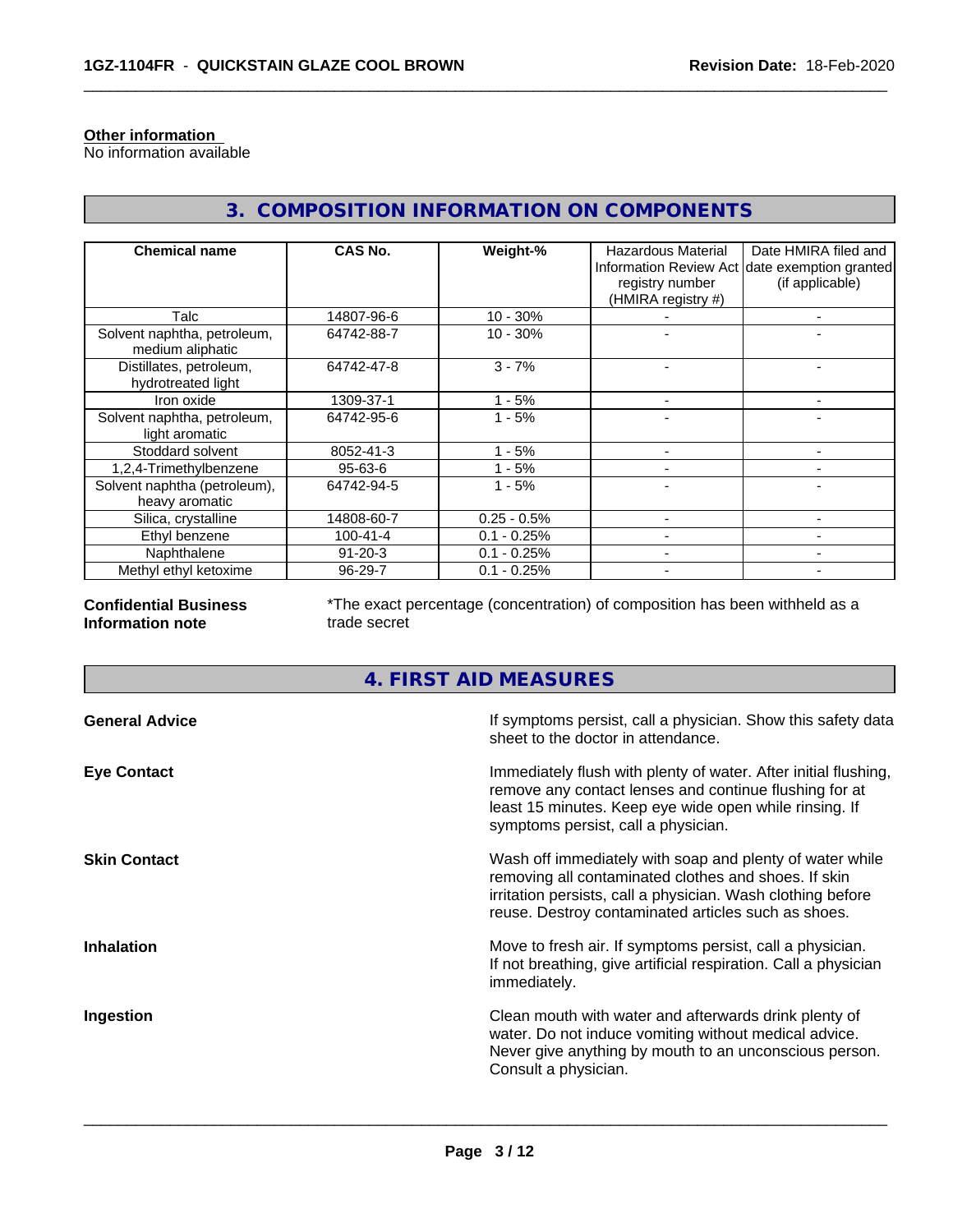| <b>Protection Of First-Aiders</b>                                                | Use personal protective equipment.                                                                                                                                                                                                                     |  |  |  |
|----------------------------------------------------------------------------------|--------------------------------------------------------------------------------------------------------------------------------------------------------------------------------------------------------------------------------------------------------|--|--|--|
| <b>Most Important Symptoms/Effects</b>                                           | May cause allergic skin reaction.                                                                                                                                                                                                                      |  |  |  |
| <b>Notes To Physician</b>                                                        | Treat symptomatically.                                                                                                                                                                                                                                 |  |  |  |
|                                                                                  | 5. FIRE-FIGHTING MEASURES                                                                                                                                                                                                                              |  |  |  |
| <b>Suitable Extinguishing Media</b>                                              | Foam, dry powder or water. Use extinguishing measures<br>that are appropriate to local circumstances and the<br>surrounding environment.                                                                                                               |  |  |  |
| Protective equipment and precautions for firefighters                            | As in any fire, wear self-contained breathing apparatus<br>pressure-demand, MSHA/NIOSH (approved or equivalent)<br>and full protective gear.                                                                                                           |  |  |  |
| <b>Specific Hazards Arising From The Chemical</b>                                | Combustible material. Closed containers may rupture if<br>exposed to fire or extreme heat. Keep product and empty<br>container away from heat and sources of ignition. Thermal<br>decomposition can lead to release of irritating gases and<br>vapors. |  |  |  |
| <b>Sensitivity to mechanical impact</b>                                          | No                                                                                                                                                                                                                                                     |  |  |  |
| Sensitivity to static discharge                                                  | Yes                                                                                                                                                                                                                                                    |  |  |  |
| <b>Flash Point Data</b><br>Flash point (°F)<br>Flash Point (°C)<br><b>Method</b> | 105<br>41<br><b>PMCC</b>                                                                                                                                                                                                                               |  |  |  |
| <b>Flammability Limits In Air</b>                                                |                                                                                                                                                                                                                                                        |  |  |  |
| Lower flammability limit:<br><b>Upper flammability limit:</b>                    | Not available<br>Not available                                                                                                                                                                                                                         |  |  |  |
| Health: 1<br><b>Flammability: 2</b><br><b>NFPA</b>                               | Instability: 0<br><b>Special: Not Applicable</b>                                                                                                                                                                                                       |  |  |  |
| <b>NIEDA LAMARA</b>                                                              |                                                                                                                                                                                                                                                        |  |  |  |

#### **NFPA Legend**

- 0 Not Hazardous
- 1 Slightly
- 2 Moderate
- 3 High
- 4 Severe

*The ratings assigned are only suggested ratings, the contractor/employer has ultimate responsibilities for NFPA ratings where this system is used.*

*Additional information regarding the NFPA rating system is available from the National Fire Protection Agency (NFPA) at www.nfpa.org.*

**6. ACCIDENTAL RELEASE MEASURES**

**Personal Precautions Precautions Personal protective equipment. Remove all sources of** ignition.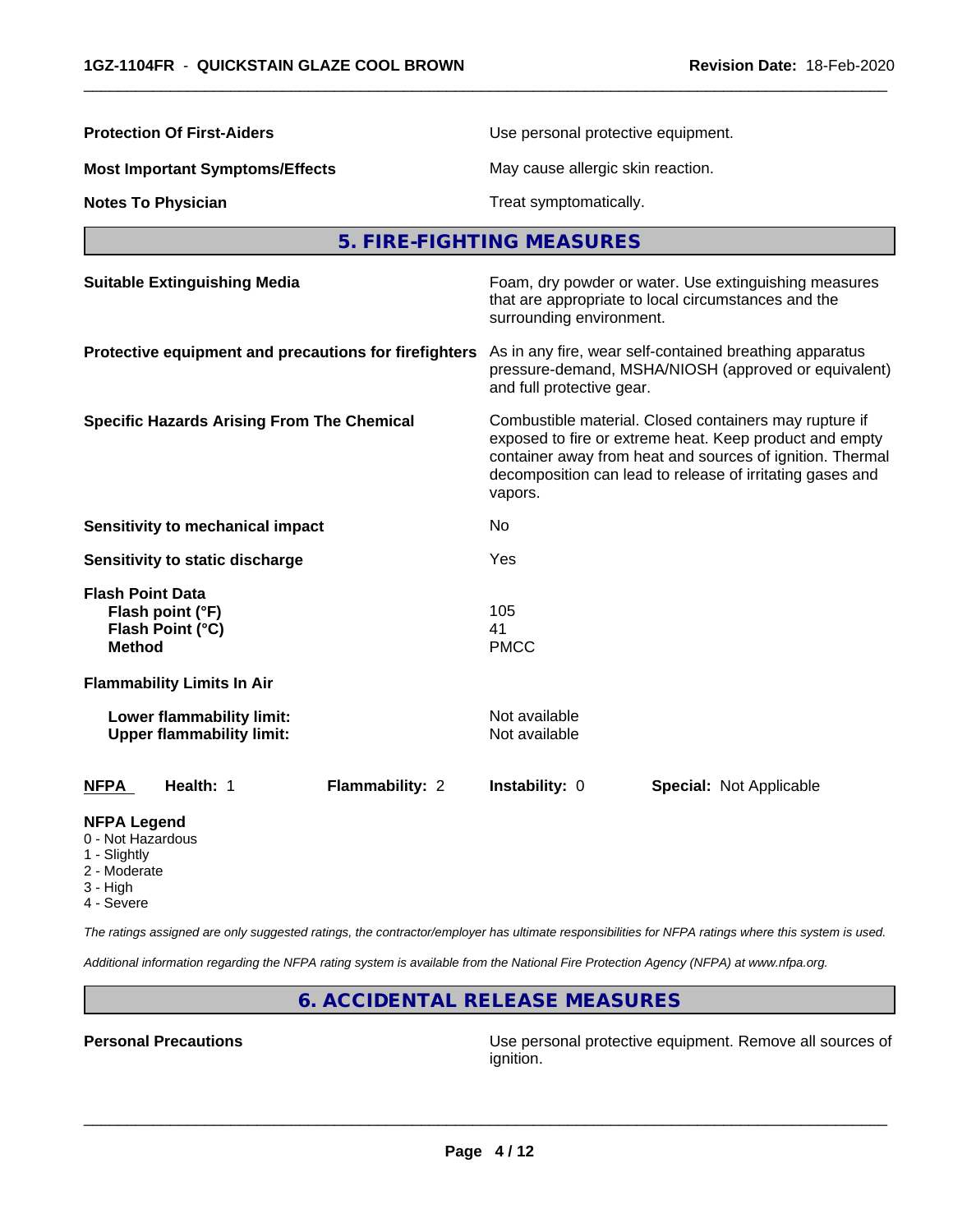| Prevent further leakage or spillage if safe to do so. Do not<br>allow material to contaminate ground water system.<br>Prevent product from entering drains. Do not flush into<br>surface water or sanitary sewer system. Local authorities<br>should be advised if significant spillages cannot be<br>contained.                                                                                    |
|-----------------------------------------------------------------------------------------------------------------------------------------------------------------------------------------------------------------------------------------------------------------------------------------------------------------------------------------------------------------------------------------------------|
| See Section 12 for additional Ecological Information.                                                                                                                                                                                                                                                                                                                                               |
| Dam up. Soak up with inert absorbent material. Pick up<br>and transfer to properly labeled containers. Clean<br>contaminated surface thoroughly.                                                                                                                                                                                                                                                    |
| 7. HANDLING AND STORAGE                                                                                                                                                                                                                                                                                                                                                                             |
| Use only in area provided with appropriate exhaust<br>ventilation. Do not breathe vapors or spray mist. Wear<br>personal protective equipment. Take precautionary<br>measures against static discharges. To avoid ignition of<br>vapors by static electricity discharge, all metal parts of the<br>equipment must be grounded. Keep away from open<br>flames, hot surfaces and sources of ignition. |
| Keep containers tightly closed in a dry, cool and<br>well-ventilated place. Keep away from heat. Keep away<br>from open flames, hot surfaces and sources of ignition.<br>Keep in properly labeled containers. Keep out of the reach                                                                                                                                                                 |
|                                                                                                                                                                                                                                                                                                                                                                                                     |

 **DANGER** - Rags, steel wool or waste soaked with this product may spontaneously catch fire if improperly discarded. Immediately after use, place rags, steel wool or waste in a sealed water-filled metal container.

**Incompatible Materials Incompatible Materials Incompatible with strong acids and bases and strong** oxidizing agents.

# **8. EXPOSURE CONTROLS/PERSONAL PROTECTION**

# **Exposure Limits**

| <b>Chemical name</b>                          | <b>ACGIH TLV</b>                                                                                                                              | <b>Alberta</b>           | <b>British Columbia</b>                                                                 | <b>Ontario</b>           | Quebec                      |
|-----------------------------------------------|-----------------------------------------------------------------------------------------------------------------------------------------------|--------------------------|-----------------------------------------------------------------------------------------|--------------------------|-----------------------------|
| Talc                                          | TWA: $2 \text{ mg/m}^3$<br>particulate matter<br>containing no<br>asbestos and <1%<br>crystalline silica,<br>respirable particulate<br>matter | $2 \text{ mg/m}^3$ - TWA | $2 \text{ mg/m}^3$ - TWA                                                                | $2 \text{ mg/m}^3$ - TWA | 3 mg/m <sup>3</sup> - TWAEV |
| Distillates, petroleum,<br>hydrotreated light | N/E                                                                                                                                           | N/E                      | $200 \text{ mg/m}^3$ - TWA<br>Skin absorption can<br>contribute to overall<br>exposure. | N/E                      | N/E                         |
| Iron oxide                                    | TWA: $5 \text{ mg/m}^3$                                                                                                                       | $5 \text{ mg/m}^3$ - TWA | 10 mg/m $3$ - TWA                                                                       | $5 \text{ mg/m}^3$ - TWA | 5 mg/m <sup>3</sup> - TWAEV |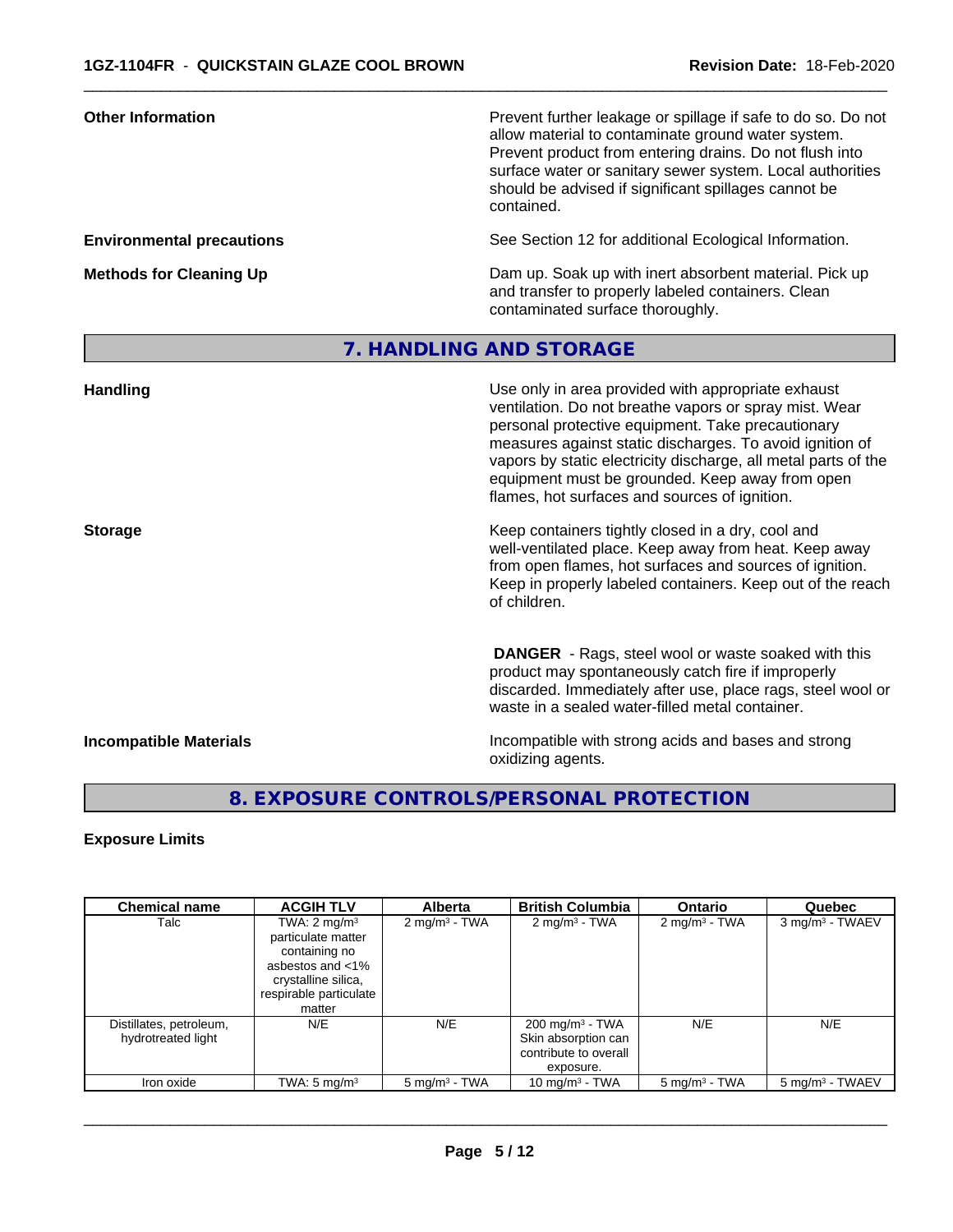### **1GZ-1104FR** - **QUICKSTAIN GLAZE COOL BROWN Revision Date:** 18-Feb-2020

|                     | respirable particulate         |                                 | $3$ mg/m <sup>3</sup> - TWA     |                                | 10 mg/m $3$ - TWAEV             |
|---------------------|--------------------------------|---------------------------------|---------------------------------|--------------------------------|---------------------------------|
|                     | matter                         |                                 | $5 \text{ mg/m}^3$ - TWA        |                                |                                 |
|                     |                                |                                 | 10 mg/m $3 -$ STEL              |                                |                                 |
| Stoddard solvent    | TWA: 100 ppm                   | $100$ ppm $-$ TWA               | 290 mg/m $3$ - TWA              | $525$ mg/m <sup>3</sup> - TWA  | 100 ppm - TWAEV                 |
|                     |                                | $572$ mg/m <sup>3</sup> - TWA   | 580 mg/m $3 -$ STEL             |                                | 525 mg/m <sup>3</sup> - TWAEV   |
| Silica, crystalline | TWA: $0.025$ mg/m <sup>3</sup> | $0.025$ mg/m <sup>3</sup> - TWA | $0.025$ mg/m <sup>3</sup> - TWA | $0.10$ mg/m <sup>3</sup> - TWA | $0.1$ mg/m <sup>3</sup> - TWAEV |
|                     | respirable particulate         |                                 |                                 |                                |                                 |
|                     | matter                         |                                 |                                 |                                |                                 |
| Ethyl benzene       | TWA: 20 ppm                    | 100 ppm - TWA                   | 20 ppm - TWA                    | 20 ppm - TWA                   | 100 ppm - TWAEV                 |
|                     |                                | 434 mg/m $3$ - TWA              |                                 |                                | 434 mg/m <sup>3</sup> - TWAEV   |
|                     |                                | 125 ppm - STEL                  |                                 |                                | 125 ppm - STEV                  |
|                     |                                | 543 mg/m $3 -$ STEL             |                                 |                                | 543 mg/m $3 -$ STEV             |
| Naphthalene         | TWA: 10 ppm                    | 10 ppm - TWA                    | 10 ppm - TWA                    | 10 ppm - TWA                   | 10 ppm - TWAEV                  |
|                     | $S^*$                          | 52 mg/m $3$ - TWA               | Skin absorption can             | Danger of cutaneous            | 52 mg/m <sup>3</sup> - TWAEV    |
|                     |                                | 15 ppm - STEL                   | contribute to overall           | absorption                     | 15 ppm - STEV                   |
|                     |                                | $79$ mg/m <sup>3</sup> - STEL   | exposure.                       |                                | 79 mg/m $3 -$ STEV              |
|                     |                                | Substance may be                |                                 |                                |                                 |
|                     |                                | readily absorbed                |                                 |                                |                                 |
|                     |                                | through intact skin             |                                 |                                |                                 |

 $\overline{\phantom{a}}$  ,  $\overline{\phantom{a}}$  ,  $\overline{\phantom{a}}$  ,  $\overline{\phantom{a}}$  ,  $\overline{\phantom{a}}$  ,  $\overline{\phantom{a}}$  ,  $\overline{\phantom{a}}$  ,  $\overline{\phantom{a}}$  ,  $\overline{\phantom{a}}$  ,  $\overline{\phantom{a}}$  ,  $\overline{\phantom{a}}$  ,  $\overline{\phantom{a}}$  ,  $\overline{\phantom{a}}$  ,  $\overline{\phantom{a}}$  ,  $\overline{\phantom{a}}$  ,  $\overline{\phantom{a}}$ 

#### **Legend**

ACGIH - American Conference of Governmental Industrial Hygienists Alberta - Alberta Occupational Exposure Limits British Columbia - British Columbia Occupational Exposure Limits Ontario - Ontario Occupational Exposure Limits Quebec - Quebec Occupational Exposure Limits N/E - Not established

# **Personal Protective Equipment**

**Engineering Measures Ensure adequate ventilation, especially in confined areas.** 

**Eye/Face Protection** Safety glasses with side-shields. If splashes are likely to occur, wear: Tightly fitting safety goggles **Skin Protection Skin Protection Skin Protective gloves.** Long sleeved clothing. Protective gloves. **Respiratory Protection In operations where exposure limits are exceeded, use a** NIOSH approved respirator that has been selected by a technically qualified person for the specific work conditions. When spraying the product or applying in confined areas, wear a NIOSH approved respirator specified for paint spray or organic vapors.

**Hygiene Measures Avoid contact with skin, eyes and clothing. Remove and Avoid contact with skin, eyes and clothing. Remove and Avoid contact with skin, eyes and clothing. Remove and** wash contaminated clothing before re-use. Wash thoroughly after handling. When using do not eat, drink or smoke.

# **9. PHYSICAL AND CHEMICAL PROPERTIES**

**Appearance** liquid **Density (lbs/gal)** 9.1 - 9.5 **Specific Gravity** 1.09 - 1.13

**Odor** solvent **Odor Threshold No information available No information available pH pH**  $\blacksquare$ **Viscosity (cps)** No information available **Solubility(ies)** No information available **Water solubility** No information available **Evaporation Rate No information available No information available Vapor pressure** No information available No information available **Vapor density No information available No information available**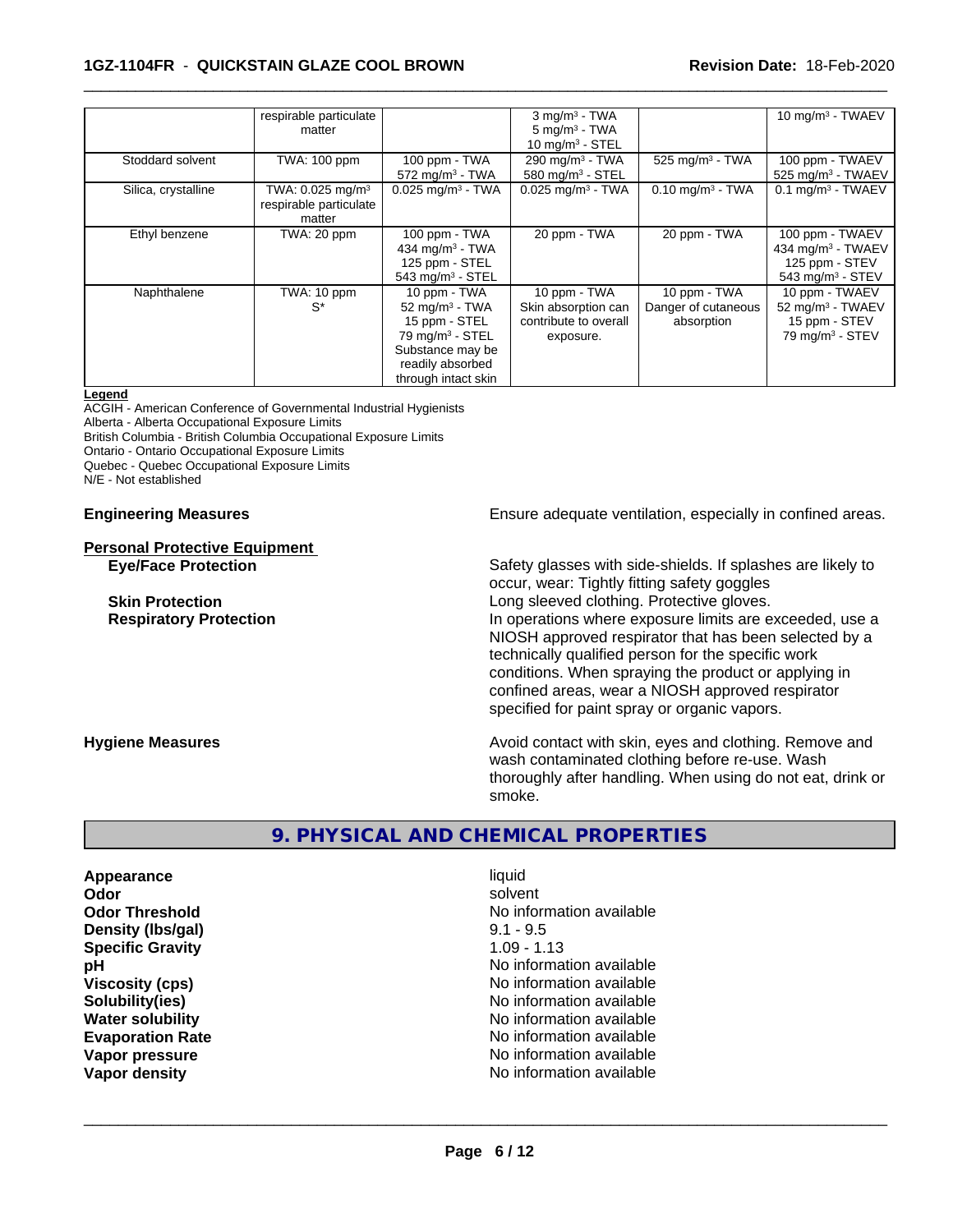| Wt. % Solids                         | $65 - 75$                |
|--------------------------------------|--------------------------|
| Vol. % Solids                        | $50 - 60$                |
| Wt. % Volatiles                      | $25 - 35$                |
| <b>Vol. % Volatiles</b>              | $40 - 50$                |
| <b>VOC Regulatory Limit (g/L)</b>    | $<$ 350                  |
| <b>Boiling Point (°F)</b>            | 252                      |
| <b>Boiling Point (°C)</b>            | 122                      |
| Freezing point (°F)                  | No information available |
| <b>Freezing Point (°C)</b>           | No information available |
| Flash point (°F)                     | 105                      |
| Flash Point (°C)                     | 41                       |
| <b>Method</b>                        | <b>PMCC</b>              |
| Flammability (solid, gas)            | Not applicable           |
| <b>Upper flammability limit:</b>     | Not applicable           |
| Lower flammability limit:            | Not applicable           |
| <b>Autoignition Temperature (°F)</b> | No information available |
| <b>Autoignition Temperature (°C)</b> | No information available |
| Decomposition Temperature (°F)       | No information available |
| Decomposition Temperature (°C)       | No information available |
| <b>Partition coefficient</b>         | No information available |
|                                      |                          |

 $\overline{\phantom{a}}$  ,  $\overline{\phantom{a}}$  ,  $\overline{\phantom{a}}$  ,  $\overline{\phantom{a}}$  ,  $\overline{\phantom{a}}$  ,  $\overline{\phantom{a}}$  ,  $\overline{\phantom{a}}$  ,  $\overline{\phantom{a}}$  ,  $\overline{\phantom{a}}$  ,  $\overline{\phantom{a}}$  ,  $\overline{\phantom{a}}$  ,  $\overline{\phantom{a}}$  ,  $\overline{\phantom{a}}$  ,  $\overline{\phantom{a}}$  ,  $\overline{\phantom{a}}$  ,  $\overline{\phantom{a}}$ 

# **10. STABILITY AND REACTIVITY**

| <b>Reactivity</b>                       | Not Applicable                                                                           |
|-----------------------------------------|------------------------------------------------------------------------------------------|
| <b>Chemical Stability</b>               | Stable under normal conditions. Hazardous polymerisation<br>does not occur.              |
| <b>Conditions to avoid</b>              | Keep away from open flames, hot surfaces, static<br>electricity and sources of ignition. |
| <b>Incompatible Materials</b>           | Incompatible with strong acids and bases and strong<br>oxidizing agents.                 |
| <b>Hazardous Decomposition Products</b> | Thermal decomposition can lead to release of irritating<br>gases and vapors.             |
| Possibility of hazardous reactions      | None under normal conditions of use.                                                     |

**11. TOXICOLOGICAL INFORMATION**

#### **Product Information Information on likely routes of exposure**

**Acute Toxicity** 

**Principal Routes of Exposure Exposure** Eye contact, skin contact and inhalation.

**Product Information Repeated or prolonged exposure to organic solvents may** Repeated or prolonged exposure to organic solvents may lead to permanent brain and nervous system damage. Intentional misuse by deliberately concentrating and inhaling vapors may be harmful or fatal.

# **Symptoms related to the physical,chemical and toxicological characteristics**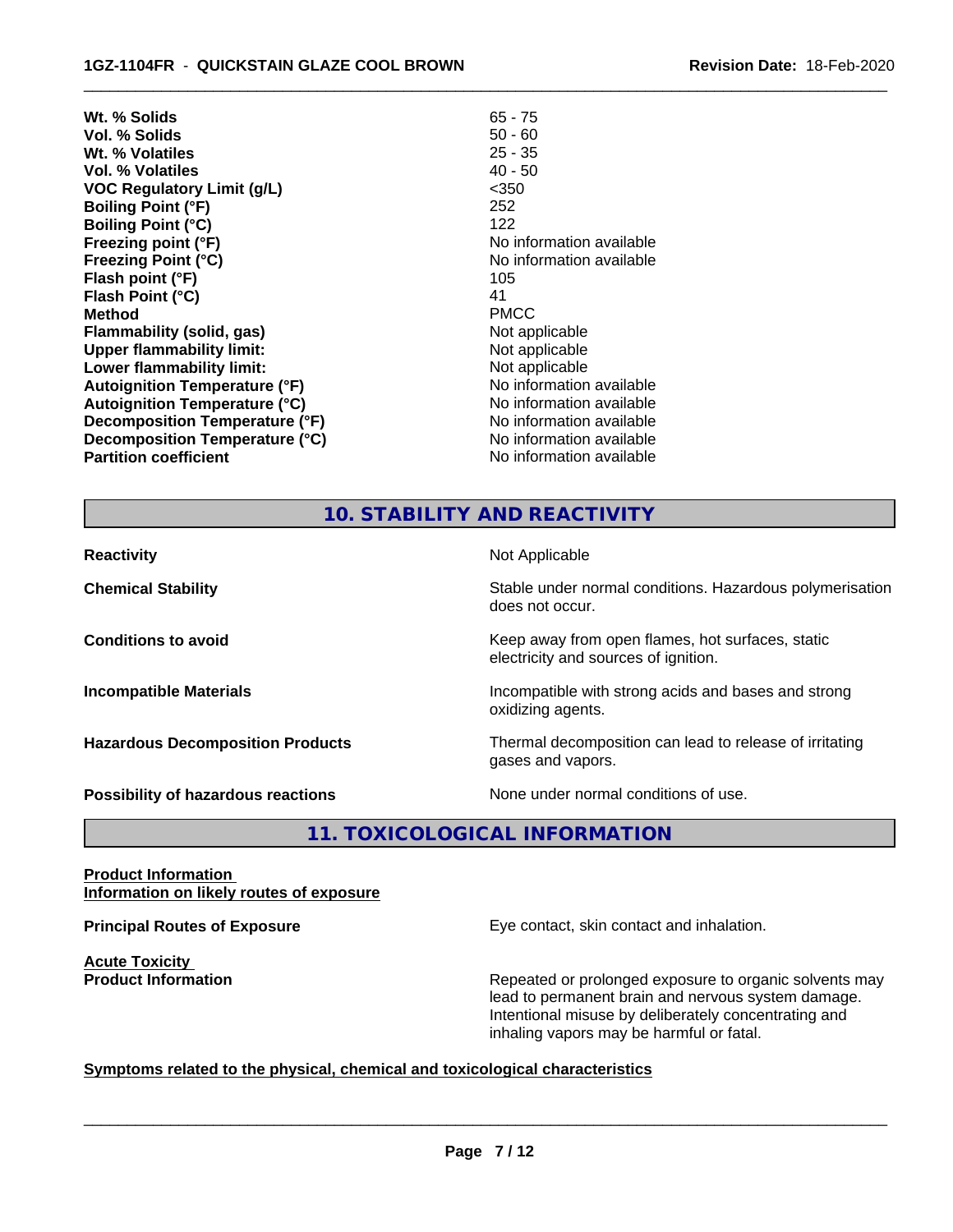| Delayed and immediate effects as well as chronic effects from short and long-term exposure<br>Contact with eyes may cause irritation.<br>Eye contact<br><b>Skin contact</b><br>May cause skin irritation and/or dermatitis. Prolonged skin<br>contact may defat the skin and produce dermatitis.<br>High vapor / aerosol concentrations are irritating to the<br><b>Inhalation</b><br>eyes, nose, throat and lungs and may cause headaches,<br>dizziness, drowsiness, unconsciousness, and other central<br>nervous system effects.<br>Ingestion may cause irritation to mucous membranes.<br>Ingestion<br>Small amounts of this product aspirated into the<br>respiratory system during ingestion or vomiting may cause<br>mild to severe pulmonary injury, possibly progressing to<br>death.<br><b>Sensitization</b><br>May cause an allergic skin reaction.<br>No information available.<br><b>Neurological Effects</b><br>No information available.<br><b>Mutagenic Effects</b><br>No information available.<br><b>Reproductive Effects</b><br><b>Developmental Effects</b><br>No information available.<br>No information available.<br><b>Target organ effects</b><br>STOT - single exposure<br>No information available.<br><b>STOT - repeated exposure</b><br>Causes damage to organs through prolonged or repeated<br>exposure if inhaled. |
|-----------------------------------------------------------------------------------------------------------------------------------------------------------------------------------------------------------------------------------------------------------------------------------------------------------------------------------------------------------------------------------------------------------------------------------------------------------------------------------------------------------------------------------------------------------------------------------------------------------------------------------------------------------------------------------------------------------------------------------------------------------------------------------------------------------------------------------------------------------------------------------------------------------------------------------------------------------------------------------------------------------------------------------------------------------------------------------------------------------------------------------------------------------------------------------------------------------------------------------------------------------------------------------------------------------------------------------------------------|
|                                                                                                                                                                                                                                                                                                                                                                                                                                                                                                                                                                                                                                                                                                                                                                                                                                                                                                                                                                                                                                                                                                                                                                                                                                                                                                                                                     |
|                                                                                                                                                                                                                                                                                                                                                                                                                                                                                                                                                                                                                                                                                                                                                                                                                                                                                                                                                                                                                                                                                                                                                                                                                                                                                                                                                     |
|                                                                                                                                                                                                                                                                                                                                                                                                                                                                                                                                                                                                                                                                                                                                                                                                                                                                                                                                                                                                                                                                                                                                                                                                                                                                                                                                                     |
|                                                                                                                                                                                                                                                                                                                                                                                                                                                                                                                                                                                                                                                                                                                                                                                                                                                                                                                                                                                                                                                                                                                                                                                                                                                                                                                                                     |
|                                                                                                                                                                                                                                                                                                                                                                                                                                                                                                                                                                                                                                                                                                                                                                                                                                                                                                                                                                                                                                                                                                                                                                                                                                                                                                                                                     |
|                                                                                                                                                                                                                                                                                                                                                                                                                                                                                                                                                                                                                                                                                                                                                                                                                                                                                                                                                                                                                                                                                                                                                                                                                                                                                                                                                     |
|                                                                                                                                                                                                                                                                                                                                                                                                                                                                                                                                                                                                                                                                                                                                                                                                                                                                                                                                                                                                                                                                                                                                                                                                                                                                                                                                                     |
|                                                                                                                                                                                                                                                                                                                                                                                                                                                                                                                                                                                                                                                                                                                                                                                                                                                                                                                                                                                                                                                                                                                                                                                                                                                                                                                                                     |
|                                                                                                                                                                                                                                                                                                                                                                                                                                                                                                                                                                                                                                                                                                                                                                                                                                                                                                                                                                                                                                                                                                                                                                                                                                                                                                                                                     |
|                                                                                                                                                                                                                                                                                                                                                                                                                                                                                                                                                                                                                                                                                                                                                                                                                                                                                                                                                                                                                                                                                                                                                                                                                                                                                                                                                     |
|                                                                                                                                                                                                                                                                                                                                                                                                                                                                                                                                                                                                                                                                                                                                                                                                                                                                                                                                                                                                                                                                                                                                                                                                                                                                                                                                                     |
|                                                                                                                                                                                                                                                                                                                                                                                                                                                                                                                                                                                                                                                                                                                                                                                                                                                                                                                                                                                                                                                                                                                                                                                                                                                                                                                                                     |
|                                                                                                                                                                                                                                                                                                                                                                                                                                                                                                                                                                                                                                                                                                                                                                                                                                                                                                                                                                                                                                                                                                                                                                                                                                                                                                                                                     |
| No information available.<br>Other adverse effects                                                                                                                                                                                                                                                                                                                                                                                                                                                                                                                                                                                                                                                                                                                                                                                                                                                                                                                                                                                                                                                                                                                                                                                                                                                                                                  |
| May be harmful if swallowed and enters airways. Small<br><b>Aspiration Hazard</b><br>amounts of this product aspirated into the respiratory<br>system during ingestion or vomiting may cause mild to<br>severe pulmonary injury, possibly progressing to death.                                                                                                                                                                                                                                                                                                                                                                                                                                                                                                                                                                                                                                                                                                                                                                                                                                                                                                                                                                                                                                                                                     |

# **Numerical measures of toxicity**

# **The following values are calculated based on chapter 3.1 of the GHS document**

| ATEmix (oral)                 | 30506 mg/kg |
|-------------------------------|-------------|
| ATEmix (dermal)               | 9558 mg/kg  |
| ATEmix (inhalation-dust/mist) | 95.3 mg/L   |

#### **Component Information**

| Chemical name                                                 | Oral LD50             | Dermal LD50             | Inhalation LC50                           |
|---------------------------------------------------------------|-----------------------|-------------------------|-------------------------------------------|
| Solvent naphtha, petroleum,<br>medium aliphatic<br>64742-88-7 | $> 25$ mL/kg (Rat)    | $>$ 3000 mg/kg (Rabbit) | -                                         |
| Distillates, petroleum, hydrotreated<br>light<br>64742-47-8   | $> 5000$ mg/kg (Rat)  | $>$ 2000 mg/kg (Rabbit) | $> 5.2$ mg/L (Rat) 4 h                    |
| Iron oxide<br>1309-37-1                                       | $> 10000$ mg/kg (Rat) |                         | -                                         |
| Solvent naphtha, petroleum, light<br>aromatic<br>64742-95-6   | $= 8400$ mg/kg (Rat)  | $>$ 2000 mg/kg (Rabbit) | $= 3400$ ppm (Rat) 4 h                    |
| 1,2,4-Trimethylbenzene<br>$95 - 63 - 6$                       | $=$ 3280 mg/kg (Rat)  | $>$ 3160 mg/kg (Rabbit) | $= 18$ g/m <sup>3</sup> (Rat) 4 h         |
| Solvent naphtha (petroleum), heavy                            | $>$ 5000 mg/kg (Rat)  | > 2 mL/kg (Rabbit)      | $> 590$ mg/m <sup>3</sup> (<br>(Rat ) 4 h |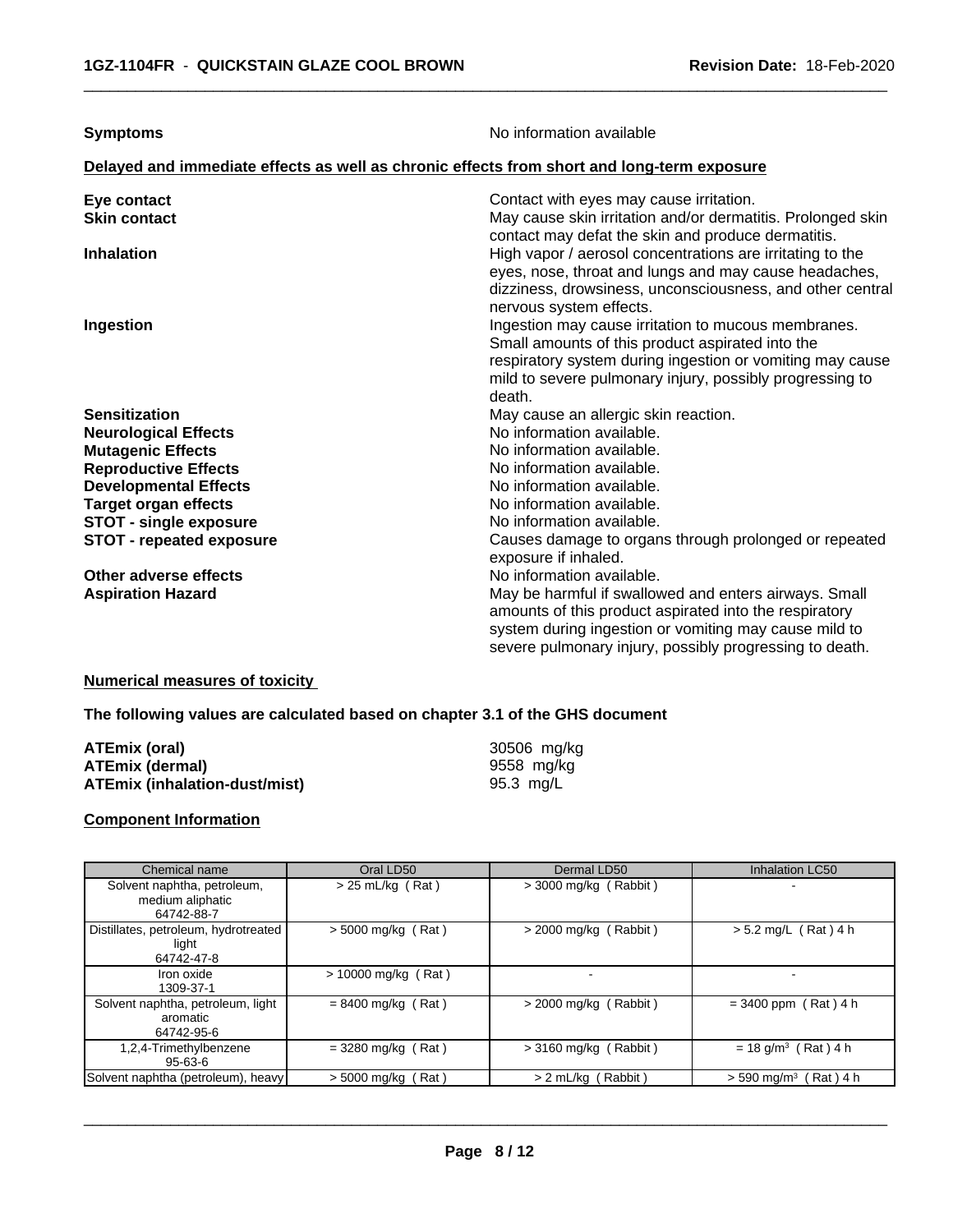| aromatic<br>64742-94-5                 |                                             |                                                |                                     |
|----------------------------------------|---------------------------------------------|------------------------------------------------|-------------------------------------|
| Ethyl benzene<br>100-41-4              | $=$ 3500 mg/kg (Rat)                        | $= 15400$ mg/kg (Rabbit)                       | $= 17.4$ mg/L (Rat) 4 h             |
| Naphthalene<br>$91 - 20 - 3$           | $= 1110$ mg/kg (Rat)<br>$= 490$ mg/kg (Rat) | $= 1120$ mg/kg (Rabbit) > 20 g/kg (<br>Rabbit) | $>$ 340 mg/m <sup>3</sup> (Rat) 1 h |
| Methyl ethyl ketoxime<br>$96 - 29 - 7$ | $= 930$ mg/kg (Rat)                         | 1000 - 1800 mg/kg (Rabbit)                     | $> 4.83$ mg/L (Rat) 4 h             |

#### **Chronic Toxicity**

#### **Carcinogenicity**

*The information below indicateswhether each agency has listed any ingredient as a carcinogen:.*

| <b>Chemical name</b> | <b>IARC</b>                    | <b>NTP</b>                   |
|----------------------|--------------------------------|------------------------------|
|                      | 1 - Human Carcinogen           | Known Human Carcinogen       |
| Silica, crystalline  |                                |                              |
|                      | 2B - Possible Human Carcinogen |                              |
| Ethyl benzene        |                                |                              |
|                      | 2B - Possible Human Carcinogen | Reasonably Anticipated Human |
| Naphthalene          |                                | Carcinogen                   |

• Crystalline Silica has been determined to be carcinogenic to humans by IARC (1) when in respirable form. Risk of cancer depends on duration and level of inhalation exposure to spray mist or dust from sanding the dried paint.

#### **Legend**

IARC - International Agency for Research on Cancer NTP - National Toxicity Program OSHA - Occupational Safety & Health Administration

**12. ECOLOGICAL INFORMATION**

# **Ecotoxicity Effects**

The environmental impact of this product has not been fully investigated.

#### **Product Information**

#### **Acute Toxicity to Fish**

No information available

#### **Acute Toxicity to Aquatic Invertebrates**

No information available

#### **Acute Toxicity to Aquatic Plants**

No information available

# **Persistence / Degradability**

No information available.

#### **Bioaccumulation**

There is no data for this product.

#### **Mobility in Environmental Media**

No information available.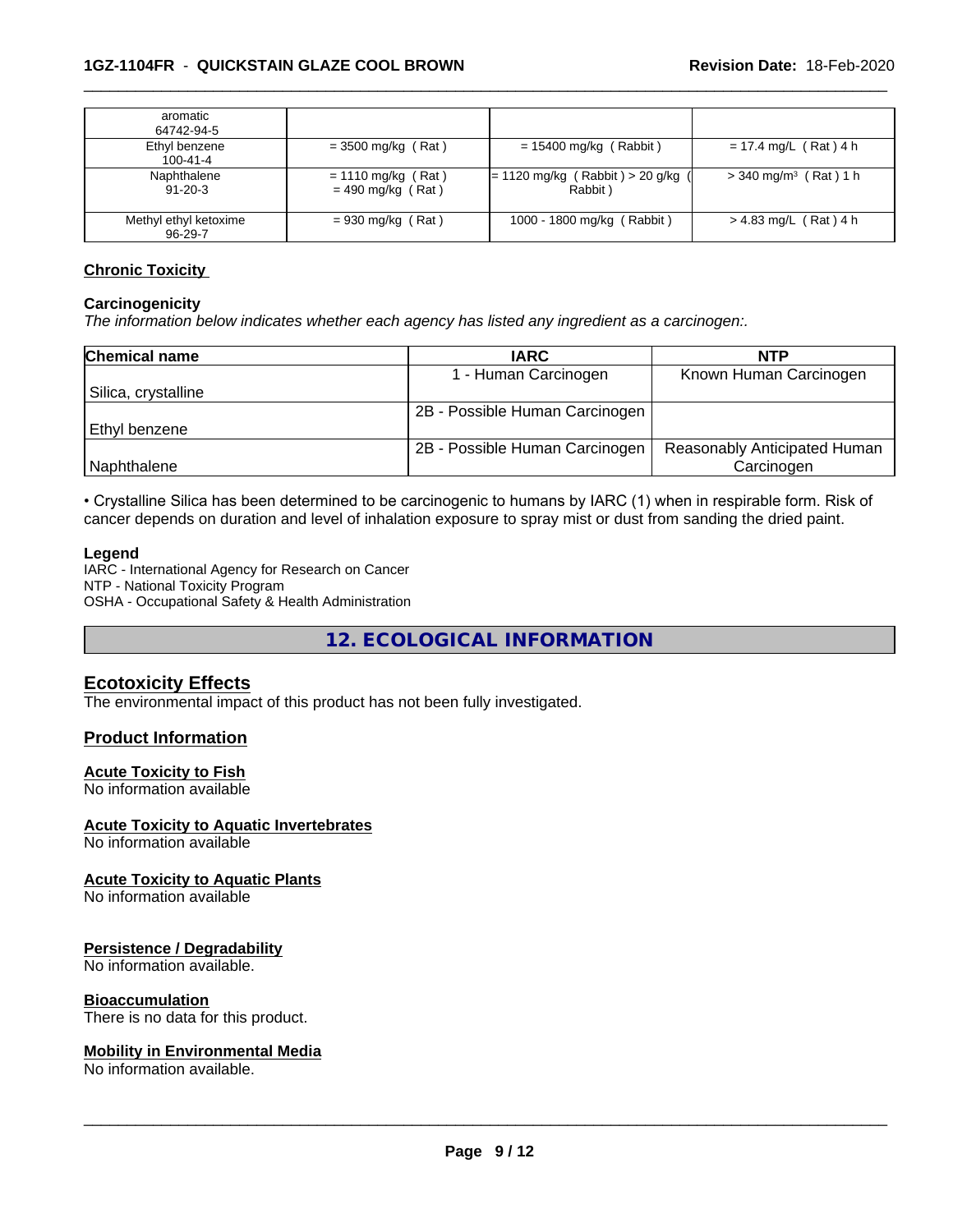**Ozone** No information available

### **Component Information**

#### **Acute Toxicity to Fish**

Ethyl benzene LC50: 12.1 mg/L (Fathead Minnow - 96 hr.) Methyl ethyl ketoxime LC50: 48 mg/L (Bluegill sunfish - 96 hr.)

#### **Acute Toxicity to Aquatic Invertebrates**

Ethyl benzene EC50: 1.8 mg/L (Daphnia magna - 48 hr.) Methyl ethyl ketoxime EC50: 750 mg/L (Daphnia magna - 48 hr.)

#### **Acute Toxicity to Aquatic Plants**

Ethyl benzene EC50: 4.6 mg/L (Green algae (Scenedesmus subspicatus), 72 hrs.)

|                                | 13. DISPOSAL CONSIDERATIONS                                                                                                                                                                                                           |
|--------------------------------|---------------------------------------------------------------------------------------------------------------------------------------------------------------------------------------------------------------------------------------|
| <b>Waste Disposal Method</b>   | Dispose of in accordance with federal, state, provincial, and local regulations.<br>Local requirements may vary, consult your sanitation department or<br>state-designated environmental protection agency for more disposal options. |
| <b>Empty Container Warning</b> | Emptied containers may retain product residue. Follow label warnings even after<br>container is emptied. Residual vapors may explode on ignition.                                                                                     |

 $\overline{\phantom{a}}$  ,  $\overline{\phantom{a}}$  ,  $\overline{\phantom{a}}$  ,  $\overline{\phantom{a}}$  ,  $\overline{\phantom{a}}$  ,  $\overline{\phantom{a}}$  ,  $\overline{\phantom{a}}$  ,  $\overline{\phantom{a}}$  ,  $\overline{\phantom{a}}$  ,  $\overline{\phantom{a}}$  ,  $\overline{\phantom{a}}$  ,  $\overline{\phantom{a}}$  ,  $\overline{\phantom{a}}$  ,  $\overline{\phantom{a}}$  ,  $\overline{\phantom{a}}$  ,  $\overline{\phantom{a}}$ 

**14. TRANSPORT INFORMATION**

| TDG                         |                       |
|-----------------------------|-----------------------|
| <b>Proper Shipping Name</b> | <b>PAINT</b>          |
| <b>Hazard class</b>         | 3                     |
| UN-No.                      | UN1263                |
| <b>Packing Group</b>        | Ш                     |
| <b>Description</b>          | UN1263. PAINT, 3. III |

In Canada, Class 3 flammable liquids may be reclassified as non-regulated for domestic ground transportation if they meet the requirements of TDG General Exemption SOR/2008-34.

**ICAO / IATA** Contact the preparer for further information.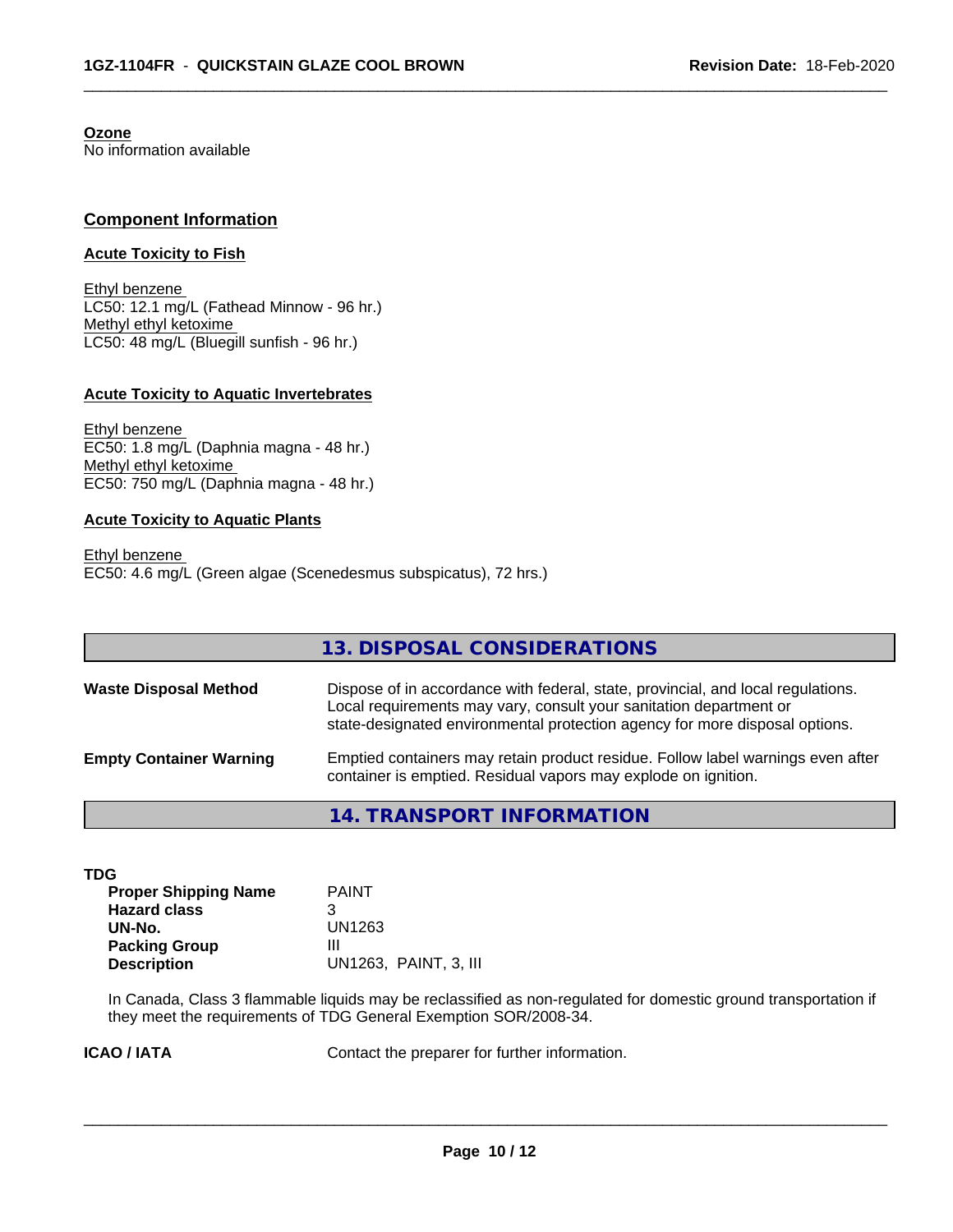**IMDG / IMO** Contact the preparer for further information.

# **15. REGULATORY INFORMATION**

 $\overline{\phantom{a}}$  ,  $\overline{\phantom{a}}$  ,  $\overline{\phantom{a}}$  ,  $\overline{\phantom{a}}$  ,  $\overline{\phantom{a}}$  ,  $\overline{\phantom{a}}$  ,  $\overline{\phantom{a}}$  ,  $\overline{\phantom{a}}$  ,  $\overline{\phantom{a}}$  ,  $\overline{\phantom{a}}$  ,  $\overline{\phantom{a}}$  ,  $\overline{\phantom{a}}$  ,  $\overline{\phantom{a}}$  ,  $\overline{\phantom{a}}$  ,  $\overline{\phantom{a}}$  ,  $\overline{\phantom{a}}$ 

# **International Inventories**

| <b>TSCA: United States</b> | Yes - All components are listed or exempt. |
|----------------------------|--------------------------------------------|
| <b>DSL: Canada</b>         | Yes - All components are listed or exempt. |

# **National Pollutant Release Inventory (NPRI)**

#### **NPRI Parts 1- 4**

This product contains the following Parts 1-4 NPRI chemicals:

| <b>Chemical name</b>   | CAS No.       | Weiaht-%    | <b>NPRI Parts 1-4</b> |
|------------------------|---------------|-------------|-----------------------|
| 1,2,4-Trimethylbenzene | 95-63-6       | - 5%        | ∟isted                |
| Ethyl benzene          | 100-41-4      | 0.1 - 0.25% | ∟isted                |
| Naphthalene            | $91 - 20 - 3$ | 0.1 - 0.25% | ∟isted                |
|                        |               |             |                       |

#### **NPRI Part 5**

This product contains the following NPRI Part 5 Chemicals:

| <b>Chemical name</b>                 | CAS No.    | Weight-%   | <b>NPRI Part 5</b> |  |
|--------------------------------------|------------|------------|--------------------|--|
| Solvent naphtha, petroleum, medium   | 64742-88-7 | $10 - 30%$ | Listed             |  |
| aliphatic                            |            |            |                    |  |
| Distillates, petroleum, hydrotreated | 64742-47-8 | $3 - 7%$   | Listed             |  |
| light                                |            |            |                    |  |
| Solvent naphtha, petroleum, light    | 64742-95-6 | $1 - 5%$   | Listed             |  |
| aromatic                             |            |            |                    |  |
| Stoddard solvent                     | 8052-41-3  | 1 - 5%     | Listed             |  |
| 1,2,4-Trimethylbenzene               | 95-63-6    | 1 - 5%     | Listed             |  |
| Solvent naphtha (petroleum), heavy   | 64742-94-5 | 1 - 5%     | Listed             |  |
| aromatic                             |            |            |                    |  |

#### **WHMIS Regulatory Status**

This product has been classified in accordance with the hazard criteria of the Hazardous Products Regulations (HPR) and the SDS contains all the information required by the HPR.

**HMIS** - **Health:** 1\* **Flammability:** 2 **Reactivity:** 0 **PPE:** -

 $\overline{\phantom{a}}$  ,  $\overline{\phantom{a}}$  ,  $\overline{\phantom{a}}$  ,  $\overline{\phantom{a}}$  ,  $\overline{\phantom{a}}$  ,  $\overline{\phantom{a}}$  ,  $\overline{\phantom{a}}$  ,  $\overline{\phantom{a}}$  ,  $\overline{\phantom{a}}$  ,  $\overline{\phantom{a}}$  ,  $\overline{\phantom{a}}$  ,  $\overline{\phantom{a}}$  ,  $\overline{\phantom{a}}$  ,  $\overline{\phantom{a}}$  ,  $\overline{\phantom{a}}$  ,  $\overline{\phantom{a}}$ 

#### **HMIS Legend**

- 0 Minimal Hazard
- 1 Slight Hazard
- 2 Moderate Hazard
- 3 Serious Hazard
- 4 Severe Hazard
- \* Chronic Hazard
- X Consult your supervisor or S.O.P. for "Special" handling instructions.

*Note: The PPE rating has intentionally been left blank. Choose appropriate PPE that will protect employees from the hazards the material will*